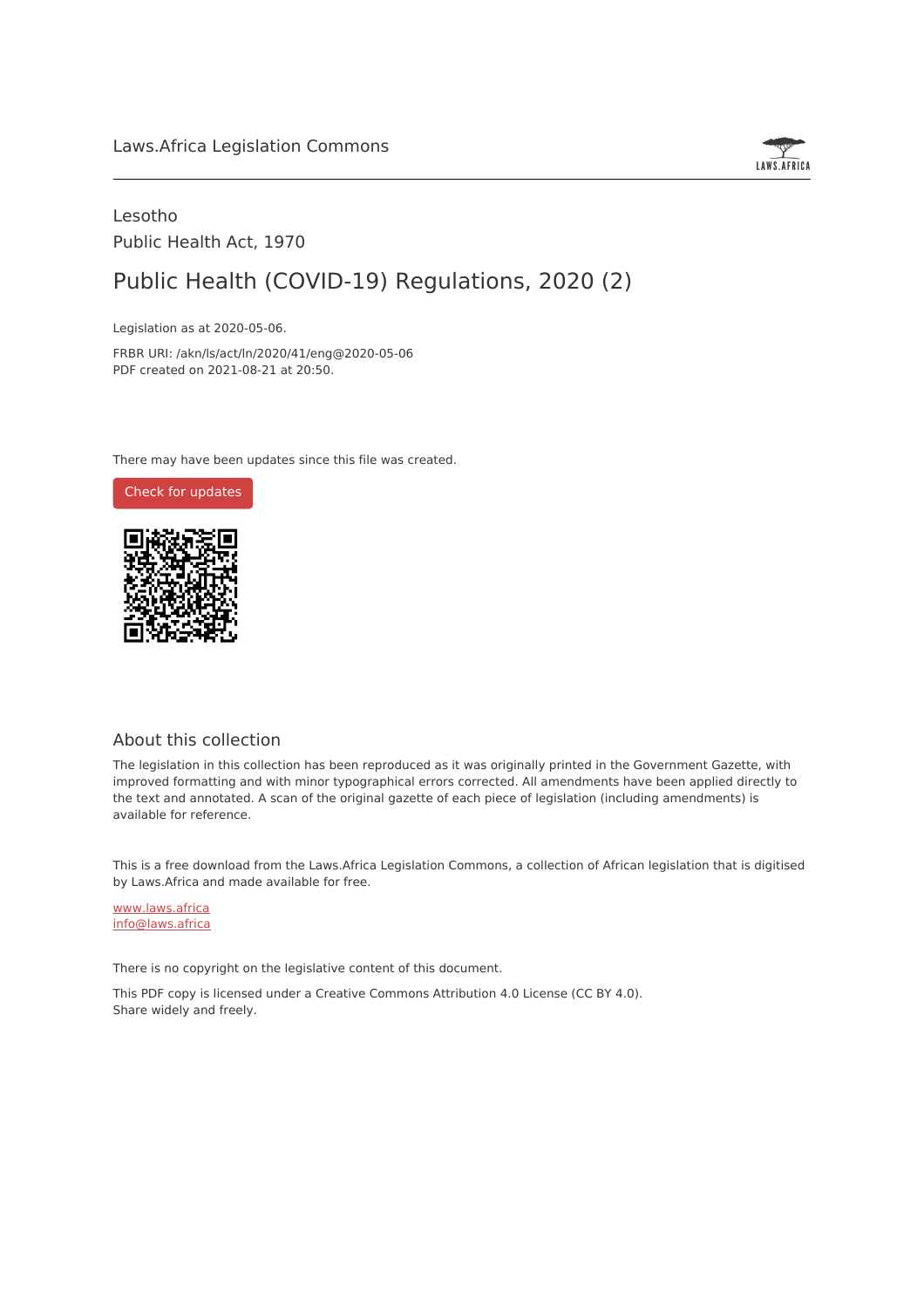## **Table of Contents**

| Public Health (COVID-19) Regulations, 2020 (2)                                    |   |  |
|-----------------------------------------------------------------------------------|---|--|
| Legal Notice 41 of 2020                                                           | 3 |  |
| 1. Citation and commencement                                                      | 3 |  |
| 2. Interpretation                                                                 | 3 |  |
| 3. Prevention of introduction and spread of COVID-19                              | 3 |  |
| 4. Restrictions on transport                                                      | 5 |  |
| 5. Education                                                                      | 5 |  |
| 6. Operating hours and mode of operation for entities, enterprises and businesses | 5 |  |
| 7. Fumigation and disinfection of public places and places of business            | 6 |  |
| 8. Sale, distribution or transportation of liquor                                 | 6 |  |
| 9. Medical screening and testing                                                  | 6 |  |
| 10. Ouarantine                                                                    | 7 |  |
| 11. Authority to issue directives                                                 | 7 |  |
| 12. Offences and penalties                                                        |   |  |
| 13. General penalty                                                               | 8 |  |
| 14. Loss or damage                                                                | 8 |  |
| 15. Powers and indemnity                                                          | 8 |  |
| 16. Declaration of COVID-19 National Emergency Command Centre                     | 8 |  |
| Schedule I                                                                        | 8 |  |
| Places closed to the public (regulation 3)                                        | 8 |  |
| Schedule II                                                                       | 8 |  |
| Operating hours of business (regulation 6)                                        | 8 |  |
|                                                                                   |   |  |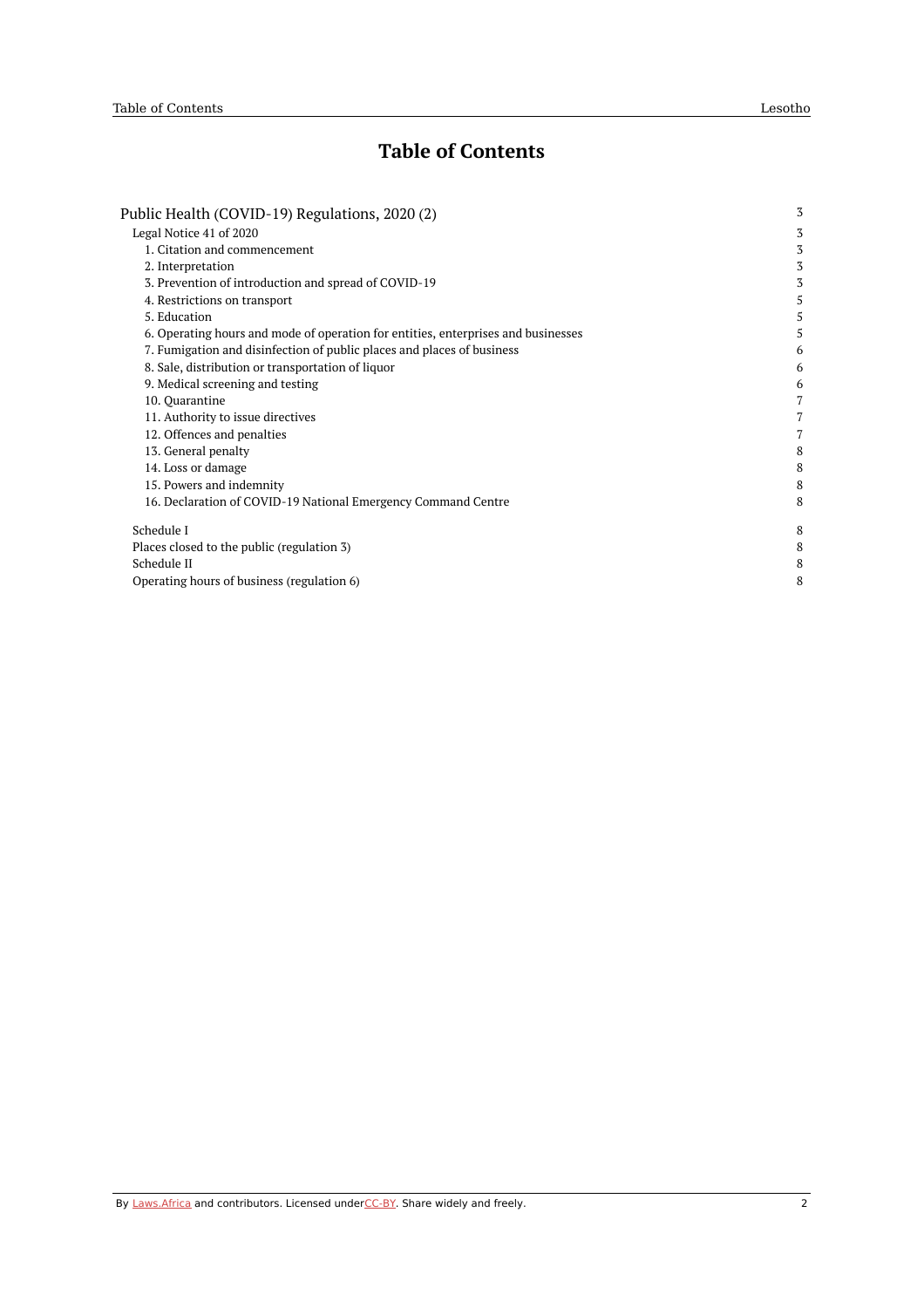**Lesotho**

## **Public Health Act, 1970**

# <span id="page-2-1"></span><span id="page-2-0"></span>**Public Health (COVID-19) Regulations, 2020 (2)**

## **Legal Notice 41 of 2020**

Published in [Government](https://commons.laws.africa/akn/ls/act/ln/2020/41/media/publication/ls-act-ln-2020-41-publication-document.pdf) Gazette no. 38 on 6 May 2020 **Commenced on 6 May 2020**

*[Up to date as at 6 May 2020]*

In exercise of the powers conferred on me under sections 16, 17, 18, 38 and 43 of the Public Health Act,  $1970<sup>1</sup>$ and in respect of the disaster induced state of emergency declared by the Right Honourable the Prime Minister under section 3 and 15 of the Disaster Management Act, 1997² against COVID-19 pandemic, I, Nkaku Kabi, Minister responsible for health, make the following regulations -

<sup>1</sup> Act No. 12 of [1970](https://africanlii.org/akn/ls/act/1970/22)

² Act No. 2 of [1997](https://africanlii.org/akn/ls/act/1997/2)

#### <span id="page-2-2"></span>**1. Citation and commencement**

These regulations may be cited as the Public Health (COVID-19) Regulations, 2020 and shall come into operation on the 6th May, 2020.

#### <span id="page-2-3"></span>**2. Interpretation**

Unless the context otherwise requires -

"**institution**" includes a Government department, Government Agency, Non-Governmental Organisation working in collaboration with the Government in providing essential goods and services, and a care facility for vulnerable groups;

"**lockdown**" means the restriction of movement of persons during the period for which these Regulations apply, being the period from the 6th May, 2020 to the 19th May, 2020; and

"**place of residence**" includes the dwelling place and surrounding yard.

#### <span id="page-2-4"></span>**3. Prevention of introduction and spread of COVID-19**

- (1) No persons are allowed into or out of Lesotho during the period of lockout.
- (2) For the purposes of subregulation (1), all borders of Lesotho shall be closed except the following designated points of entry -
	- (a) Caledonspoort (Butha-Buthe);
	- (b) Maseru bridge;
	- (c) Moshoeshoe 1 International Airport;
	- (d) Vanrooyens Gate (Mafeteng);
	- (e) Maputsoe bridge; and
	- (f) Qacha's Nek bridge,

which shall be open for the purposes of the conveyance of goods and services.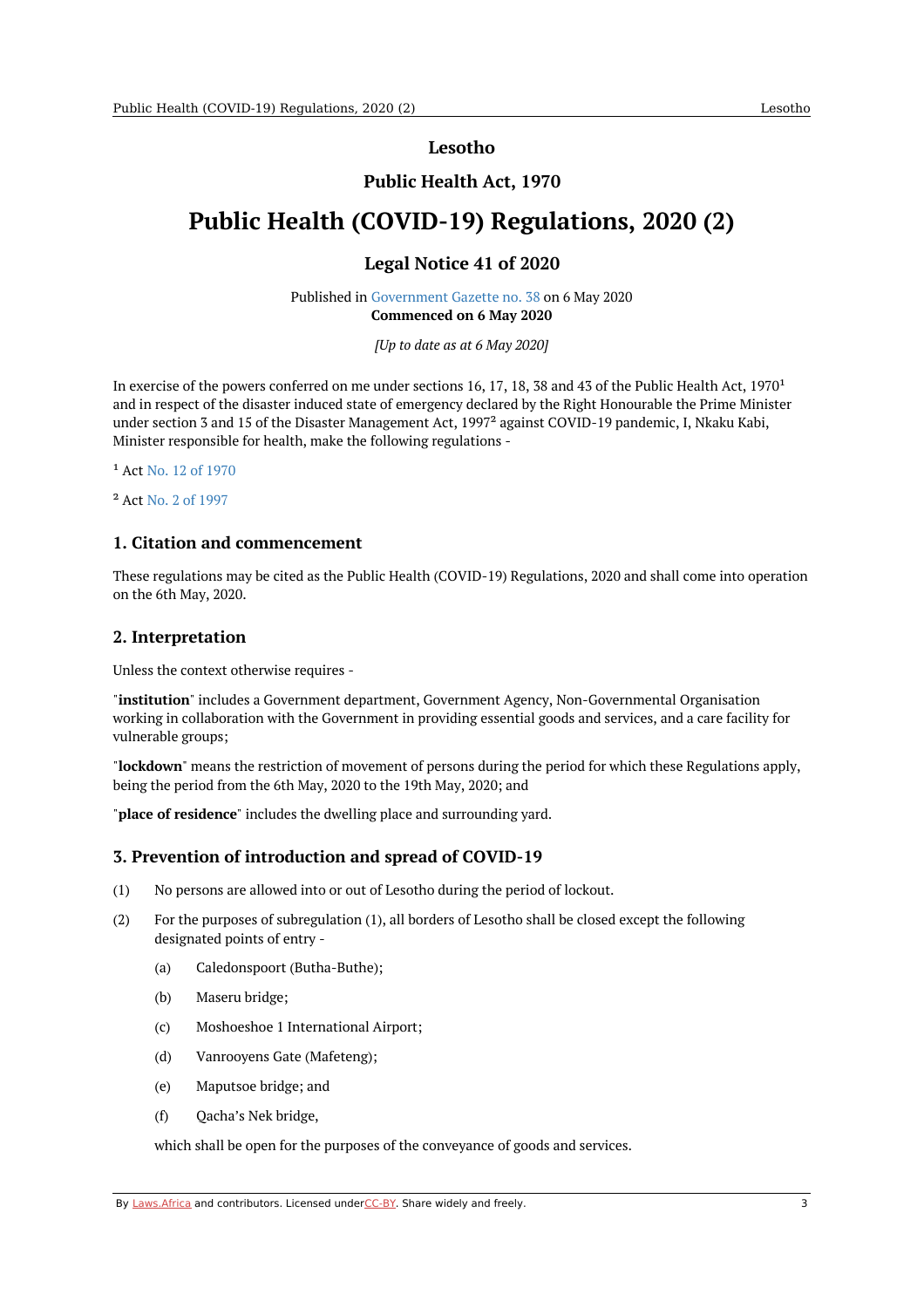- (3) Notwithstanding subregulation (1), the Minister responsible for home affairs, or a person designated by him, may allow a person to -
	- (a) enter or leave Lesotho to provide or receive emergency medical services for a life-threatening condition;
	- (b) enter Lesotho to provide specialised services at the invitation of the Government of Lesotho;
	- (c) enter or leave Lesotho for purposes of extreme an unforeseen emergency circumstances.
- (4) A foreign tourist who arrived in Lesotho prior to the lockdown shall remain at his place of temporary residence for the duration of the lockdown and may be subjected to screening or testing by a health officer for COVID-19 and quarantined or isolated if determined necessary, at his own cost.
- (5) For the period of lockdown, every person shall be confined to his place of residence, unless the person has to leave the residence to -
	- (a) provide or acquire a service or goods;
	- (b) attend a funeral or religious service.
- (6) A person who leaves his place of residence shall wear a mask.
- (7) A health worker, security agent, border agent shall wear a disposable mask.
- (8) Government shall provide learners, students and vulnerable groups with masks.
- (9) All businesses and other entities except those provided for under Schedule I shall operate during the lockdown period.
- (10) A person in control of an institution, business or enterprise where goods are sold or services are supplied shall -
	- (a) ensure that the institution, business or enterprise has put in place controls to ensure that customers keep a distance of at least one meter from each other;
	- (b) ensure that -
		- (i) all directions in respect of hygienic conditions and the exposure of persons to COVID-19 are adhered to; and
		- (ii) where appropriate, an employee wears protective gloves and surgical mask or N95 mask to prevent the spread of COVID-19;
		- (iii) where necessary, employees work in shifts to avoid overcrowding and maintain social distancing; or
		- (iv) a person who enters the institution, business or enterprise wears a mask;
	- (c) limit the number of people entering the business to prevent the spread of COVID-19; and
	- (d) maintain prices as they were prior to the lockdown.
- (11) No movement of persons is allowed beyond a place of residence or workplace, except in circumstances set out in these Regulations.
- (12) All gatherings are prohibited, except a funeral and a religious service of not more than fifty people and a person holding the funeral or religious service shall ensure that all WHO hygiene and safety measures to COVID-19, are strictly adhered to.
- (13) Notwithstanding subregulation (15), no person shall be allo to hold a funeral service of more than fifty people.
- $(14)$ No night vigil shall be held at a funeral and a person holding the funeral shall ensure that all safety measures are strictly adhered to.

By [Laws.Africa](https://edit.laws.africa/widgets/pdf-attribution) and contributors. Licensed und[erCC-B](https://edit.laws.africa/widgets/pdf-cc-by)Y. Share widely and freely. 4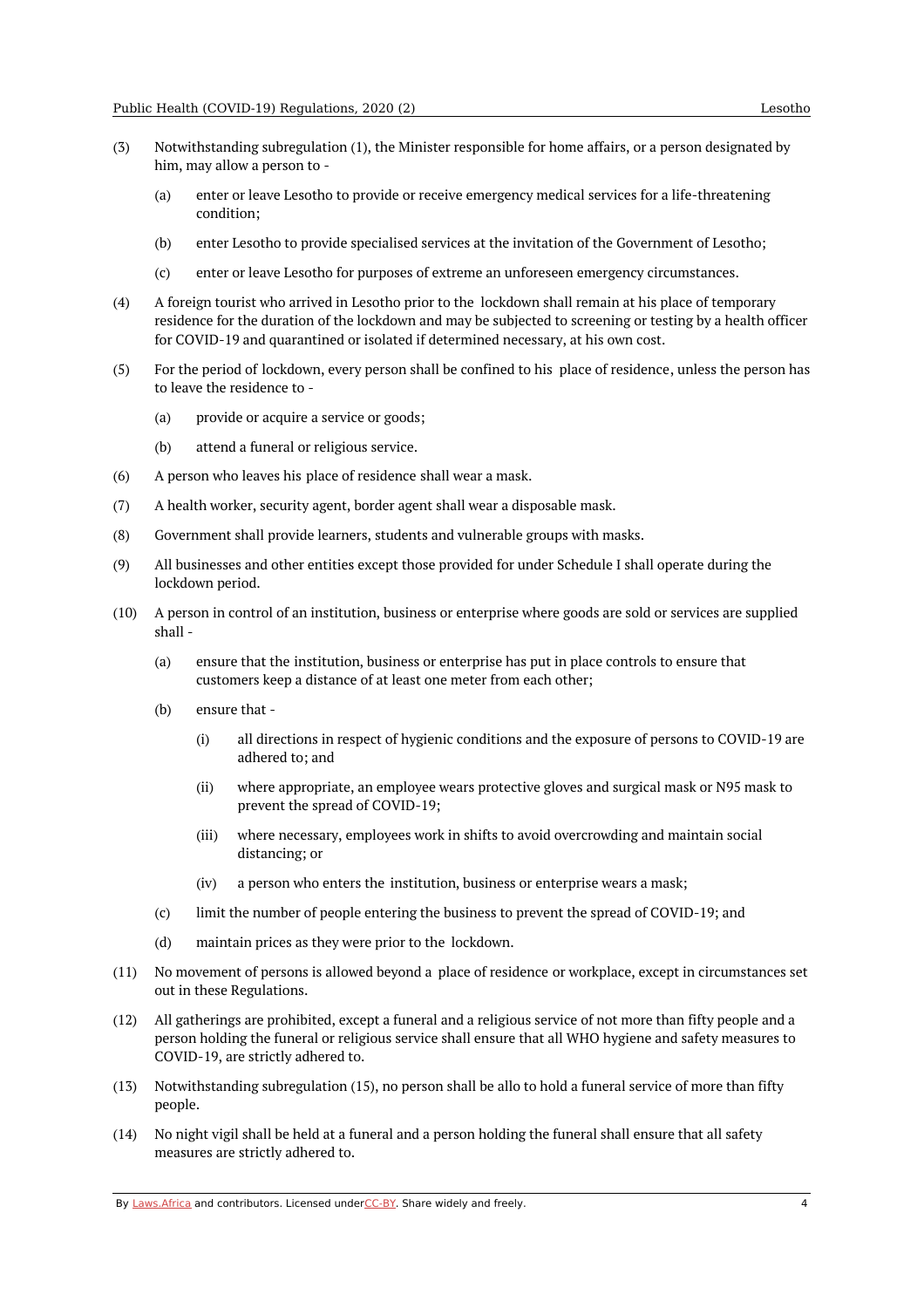- (15) All visits by members of the public to
	- (a) isolation and quarantine facilities;
	- (b) hospitals;
	- (c) Ministry of Social Development facilities, including child and youth care centres, shelters and treatment facilities;
	- (d) correctional centres;
	- (e) holding cells; and
	- (f) military detention facilities;

are suspended for the duration of the lockdown.

#### <span id="page-4-0"></span>**4. Restrictions on transport**

- (1) All public and private transport are allowed to provide services.
- (2) A person in control of a vehicle shall ensure that -
	- (a) in the case of a 4+1 vehicle, the vehicle shall carry 3 passengers;
	- (b) in the case of a 15 seater taxi, the vehicle shall carry 9 passengers;
	- (c) in the case of a 22 seater sprinter, the vehicle shall carry 13 passengers;
	- (d) in the case of a 65 seater bus, the vehicle shall carry 35 passengers;
	- (e) in the case of a private vehicle, the vehicle shall carry strictly two passengers, per row in a vehicle; and
	- (f) all safety measures in respect of WHO hygiene and safety and the limitation of exposure of persons to COVID-19, are adhered to, including wearing a mask.

#### <span id="page-4-1"></span>**5. Education**

- (1) Schools shall be opened for the following external classes -
	- (a) Grade 7;
	- (b) Junior Certificate;
	- (c) Grade 11;
	- (d) Lesotho General Certificate for Secondary Education (LGCSE) ;
	- (e) InternationalGeneral Certificate for Secondary ducation (IGCSE);
	- (f) Advanced Subsidiary (AS);
	- (g) A Level; and
	- (h) International Baccalaureate (IB).
- (2) Technical and Vocational Education and Training (TVET) an Tertiary Institutions shall resume classes.

#### <span id="page-4-2"></span>**6. Operating hours and mode of operation for entities, enterprises and businesses**

- (1) Operating hours for enterprises, businesses shall be as set out in Schedule II.
- (2) Restaurants, shisanyama and similar entities, enterprises and businesses shall only offer take-aways;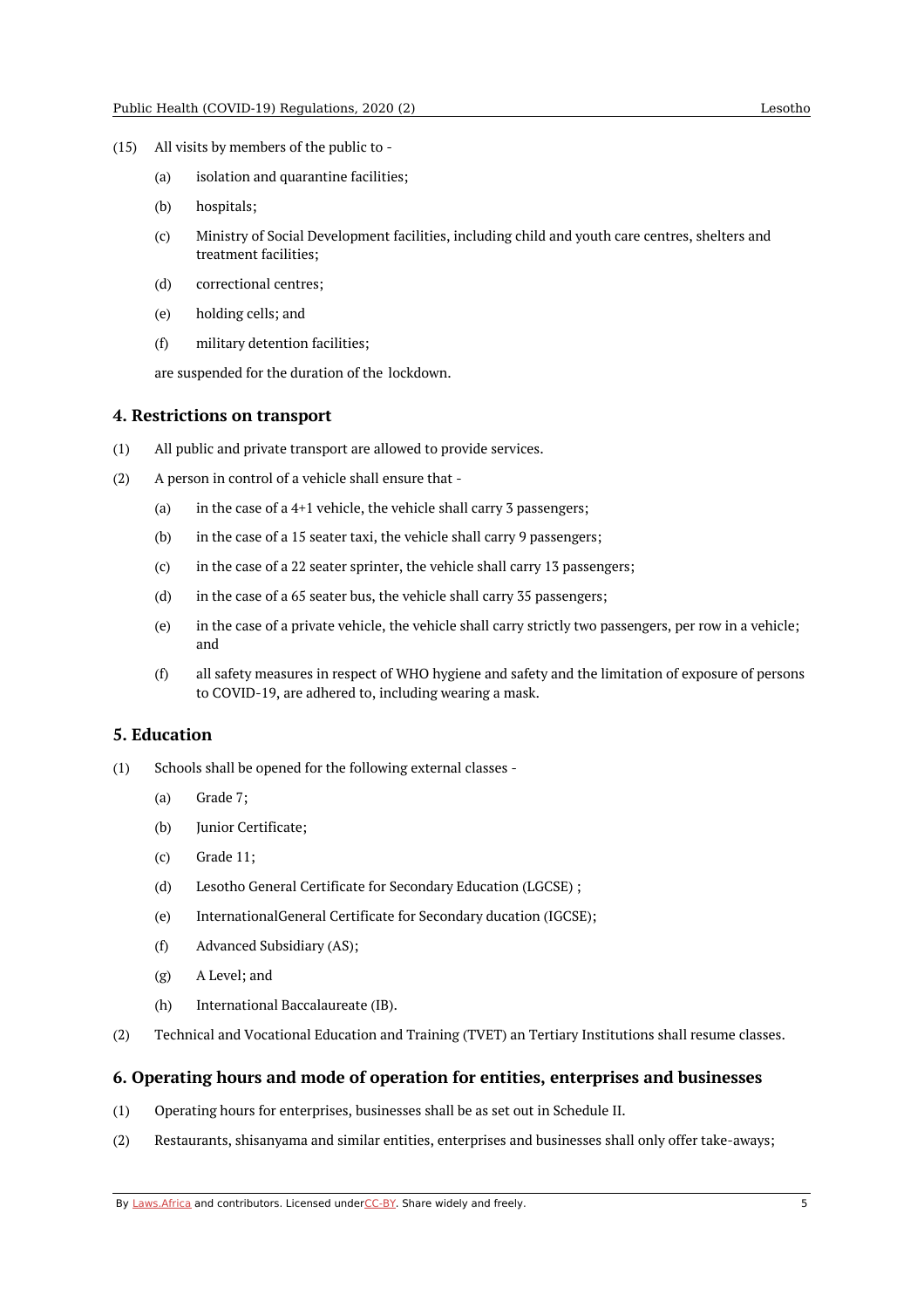- (3) An owner of a hotel, lodge, guest house, self-catering, bed and breakfast, motels and similar entities, businesses and enterprises shall -
	- (a) keep a proper register of guests for purposes of contact tracing, and the register shall contain the following details of guest -
		- (i) full names;
		- (ii) a copy of an identity document;
		- (iii) full address and place of residence; and
		- (iv) contacts; and
	- (b) when registering a guest who comes from outside Lesotho, request proof that the guest has been cleared of COVID-19 after quarantine.
- (4) A manager of a factory shall operate in shifts and within the factory, a minimum distance of two meters and shall observe WHO COVID-19 health and safety measures.
- (5) For purposes of transporting factory workers, public transport shall operate from 6 am to 7 pm.

#### <span id="page-5-0"></span>**7. Fumigation and disinfection of public places and places of business**

- (1) For purposes of this section, "public place" means an area which is accessible to members of the public.
- (2) Government shall ensure that public places are fumigated and disinfected every fourteen days.
- (3) An owner or manager of an entity, enterprise or business, shall fumigate and disinfect his place of business every fourteen days.
- (4) Where an entity, enterprise or business operates in an enclosed area, the owner or manager of the entity, enterprise or business shall fumigate and disinfect the place of business on a daily basis.
- (5) A head of an institution which provides a religious service shall ensure that the place, where the religious gathering is held is fumigated or disinfected after every service.
- (6) A religious service shall take an hour.

#### <span id="page-5-1"></span>**8. Sale, distribution or transportation of liquor**

- (1) All premises selling liquor shall operate only on Mondays and Thursdays and shall only offer take-aways.
- (2) A person shall be allowed to purchase a maximum quantity of -
	- (a) one case per person for a beverages which contain 10% alcohol or less;
	- (b) three litres per person for a beverages which contain 10% to 20% alcohol; or
	- (c) one and half litres per person for a beverages which contains 20% alcohol or above.

#### <span id="page-5-2"></span>**9. Medical screening and testing**

- (1) A person allowed to enter the country during the period of lockdown shall be subjected to a screening or testing process at the designated point of entry or any other designated place.
- (2) Screening or testing shall be done on people who had travelled to affected countries, contacts of infected people and randomly to the general public.
- (3) Any health personnel who has been exposed to a confirmed case of COVID-19 shall be subjected to testing and self-isolation.
- (4) All persons providing services, obtaining goods or seeking medical attention within Lesotho, may be

By [Laws.Africa](https://edit.laws.africa/widgets/pdf-attribution) and contributors. Licensed und[erCC-B](https://edit.laws.africa/widgets/pdf-cc-by)Y. Share widely and freely. 6 6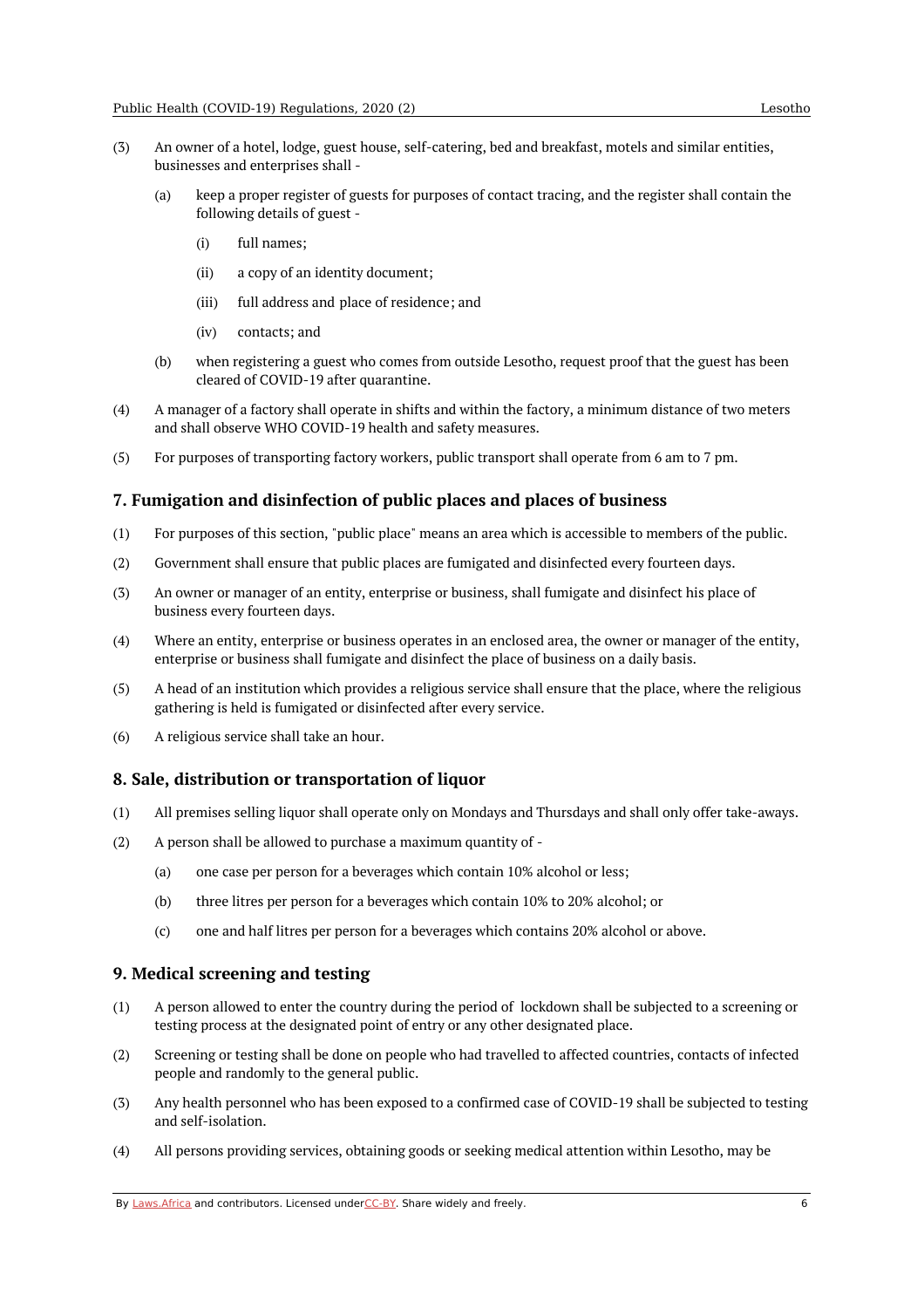subjected to screening for COVID-19 by an enforcement officer.

- (5) A person who enters the country conveying goods or services shall -
	- (a) be subjected to screening;
	- (b) wear a protective surgical or N95 mask; and
	- $(c)$ adhere to hygienic conditions to prevent the spread of COVID-19.

#### <span id="page-6-0"></span>**10. Quarantine**

- (1) A person who is identified with symptoms of COVID-19 shall be subjected to compulsory quarantine at a place designated as such under subregulation (5).
- (2) Any person other than a foreign tourist coming from an affected country with no sign or symptom of COVID-19 shall be subjected to self-quarantine for a period of 14 days with health personnel monitoring his health status and shall observe self-quarantine protocols.
- (3) A health personnel who is exposed to a confirmed case of COVID-19 patient shall be subjected to selfquarantine, for a period of 14 days under close monitoring.
- (4) For the period of lockdown, a person refusing to be evacuated from any place subject to lockdown may be removed by an enforcement officer to a temporary shelter, if such action is necessary for the preservation of life.
- (5) For the purposes of these Regulations, the Minister shall identify temporary shelters or sites for quarantine and self-isolation that meet the necessary hygienic standards for people who cannot isolate or quarantine in their place of residence.

#### <span id="page-6-1"></span>**11. Authority to issue directives**

The Minister may issue directives to address, prevent and combat the spread of COVID-19 in any area of Lesotho, which directives may include -

- (a) recruitment and training of human resources in respect of health;
- (b) deployment of human resources in respect of health services;
- (c) sourcing of human resources from retired health professionals and non-governmental organisations to render services in identified sites;
- (d) identification of health equipment, sanitation materials and medical supplies;
- (e) identification of mortuaries that will accommodate all COVID-19 mortal remains; and
- $(f)$ disposal of COVID-19 mortal remains.

#### <span id="page-6-2"></span>**12. Offences and penalties**

- (1) A business which contravenes regulation 3(6), and (9)(a), (b) and (c) commits an offence and is liable on conviction to a fine not exceeding 10,000 Maloti.
- (2) In addition to the penalty set out in subregulation (1), a person who contravenes regulation 3 (9)(d) shall have his license suspended for the period of the lockdown.
- (3) A person who fails to confine himself in accordance with subregulation 3(16) commits an offence and is liable to a fine not exceeding 5,000 Maloti or to imprisonment for a period not exceeding 1 month.
- (4) A person who fails to comply with regulation 4(2) commits an offence and is liable on conviction to a fine not exceeding 10,000 Maloti or imprisonment for a period not exceeding 2 months or both.

By [Laws.Africa](https://edit.laws.africa/widgets/pdf-attribution) and contributors. Licensed und[erCC-B](https://edit.laws.africa/widgets/pdf-cc-by)Y. Share widely and freely. 7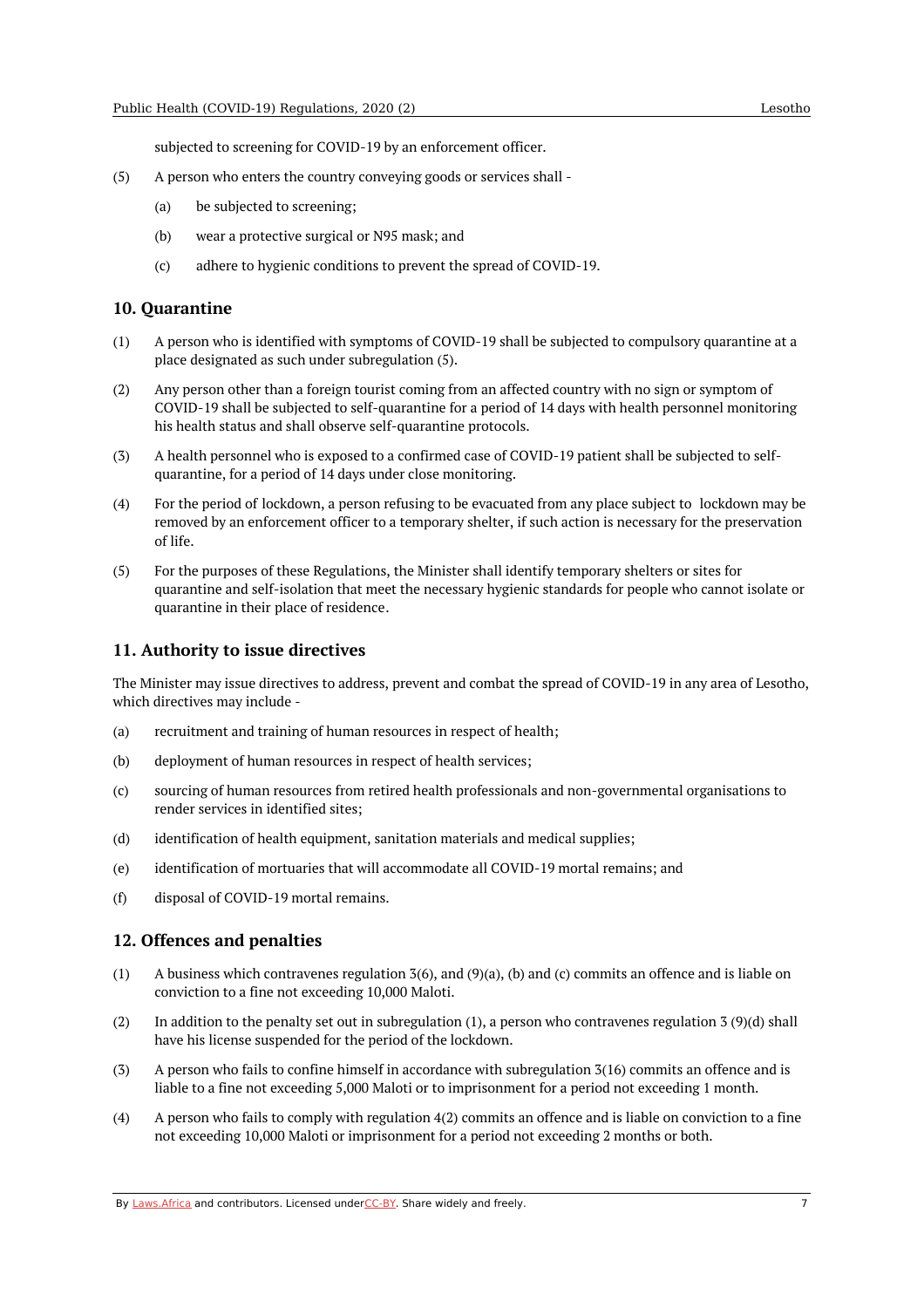- (5) A person who tests positive but refuses to be quarantined under regulation 8 commits an offence and is liable on conviction to a fine not exceeding 20,000.00 Maloti or compulsory quarantine.
- (6) No person shall publish or spread fake or false information. Any person who contravenes the provisions of subregulation (5) commits an offence and is liable on conviction to a fine not exceeding 5,000 Maloti or to imprisonment for a period not exceeding one month or both.

#### <span id="page-7-0"></span>**13. General penalty**

A penalty for an offence where no penalty is provided for shall be a fine not exceeding 5,000 Maloti or imprisonment for a period not exceeding 1 month or both.

#### <span id="page-7-1"></span>**14. Loss or damage**

No person is entitled to compensation for any loss or damage arising out of any *bona fide* action or omission by an enforcement officer under these regulations.

#### <span id="page-7-2"></span>**15. Powers and indemnity**

These Regulations do not limit any powers or indemnities of security services provided for in any law.

#### <span id="page-7-3"></span>**16. Declaration of COVID-19 National Emergency Command Centre**

<span id="page-7-4"></span>For the purposes of strategic command and coordination of the activities in respect of COVID-19 pandemic, Manthabiseng Convention Centre is declared the National Emergency Command Centre COVID-19.

## **Schedule I**

## **Places closed to the public (regulation 3)**

- <span id="page-7-5"></span>1. Any place or premises normally open to the public where cultural, sporting, entertainment, recreational, exhibitional, organisational or similar activities.
- 2. Any place or premises normally open to the public such as -
	- (a) Public parks and swimming pools;
	- (b) Night clubs;
	- (c) Casinos;
	- (d) Youth hostel;
	- (e) Discotheque;

## **Schedule II**

## **Operating hours of business (regulation 6)**

<span id="page-7-7"></span><span id="page-7-6"></span>All businesses and enterprises are authorised to carry on business from 8am to 4pm except the following businesses, which shall operate as follows:

|    | <b>Types of business</b>     | <b>Trading hours</b> |
|----|------------------------------|----------------------|
|    | Pharmacy/Chemist             | 24 hrs               |
|    | Petrol dealer                | 24 hrs               |
| 3. | Funeral undertaker/Mortuary- | $24$ hrs             |